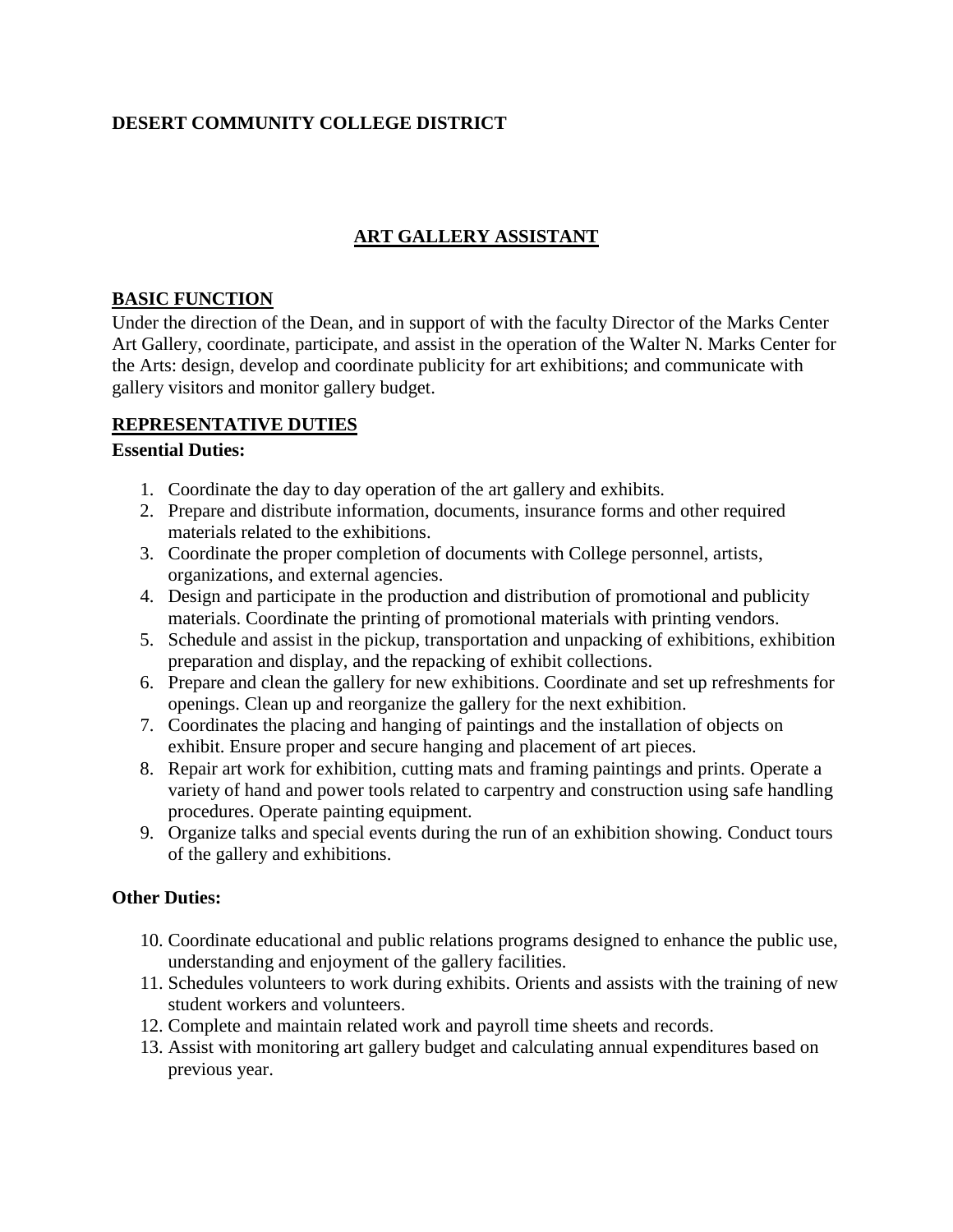- 14. Purchase and maintain supplies and materials inventory for Marks Center. Prepare and maintain a variety of records related to the Marks Center budgets, expenditures and materials.
- 15. Maintain files and schedule of past exhibits, correspondence and upcoming exhibits and activities.
- 16. Operate a computer and applicable software including Microsoft Office Suites and purchasing database.
- 17. Lock facility at end of day; coordinate and schedule security of facility during both open and closed hours.
- 18. Performs related duties as assigned.

## **KNOWLEDGE AND ABILITIES**

**Knowledge of:** Art gallery administration; fine art practice and art scene; two and three dimensional design principles and application to gallery installations. Visual arts as it relates to an art museum, gallery or display. Application of principles and practices of art gallery display and exhibition. Proper methods of storing art pieces, equipment, materials, and supplies. Budget preparation and control. Applicable computer software including Microsoft Office Suites. Principles of supervision, training, and providing work direction. Record-keeping techniques. Communicate effectively in writing and orally. Interpersonal skills using tact, patience and courtesy.

**Ability to:** Apply principles and practices of art gallery display and exhibition. Relate the art gallery program to the community and the college. Participate in the design, planning, and installation of exhibits. Develop various publicity and related brochure design. Establish and maintain cooperative and effective working relationships with others. Prepare and maintain records and files related to Art Gallery activities and student workers. Train, assign and review the work of others. Analyze situations accurately and adopt an effective course of action. Interact professionally and respectfully with the public, students, faculty, and staff of diverse backgrounds. Work independently with little direction. Plan and organize work. Meet schedules and time lines. Operate a variety of construction hand and power tools observing safe operational procedures. Lift and move up to 30 pounds; reach with hands and arms; climb and balance; sit and stand for long periods of time.

## **EDUCATION AND EXPERIENCE**

Any combination equivalent to: a bachelor's degree in fine arts, studio art, art history or a related field and two (2) years art gallery design, display and exhibit experience.

## **LICENSES AND OTHER REQUIREMENTS**

Valid California driver's license. Must have an acceptable driving record and current vehicle insurance meeting State of California requirements. Occasional travel required.

## **WORKING CONDITIONS**

**Environment**: Office and gallery environment. Constant interruptions and exposure to noise and electrical hand tools. Requires some evening and weekend; flexible hours and schedule depending upon exhibition and gallery operating hours.